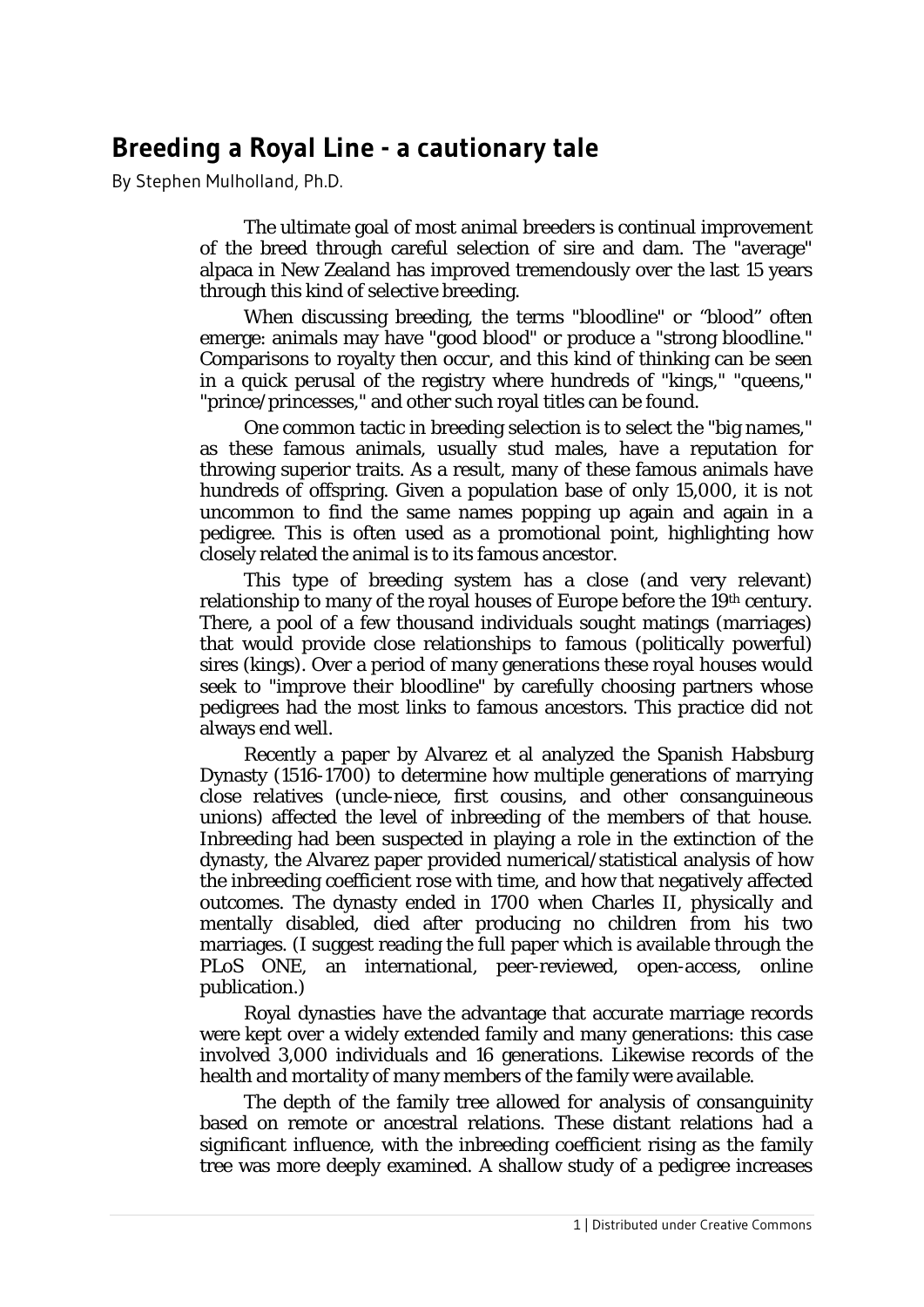the risk of significantly underestimating the degree to which individuals are inbred. (See Figure 1) To get an accurate estimation of the inbreeding coefficient the pedigree had to be analyzed to a depth of at least 10 generations! So while the marriages to close relations (uncle-niece, first cousins) draws attention towards potential inbreeding, the mathematical analysis showed that the cumulative effect of more-distant consanguineous unions deep in the pedigree had a significant effect on the inbreeding coefficient. Even if you never mate fathers to daughters or brothers to sisters, if there are enough third- and fourth-cousin matings in the tree, you can end up just as inbred.

Direct evidence for the negative health and survival influences on the Hapsburg family from their inbreeding can been seen in a rise in child mortality. 30% of Habsburg children died before the age of 10, whereas Spanish children from mixed backgrounds only suffered about 20% child mortality during the same historic period, a significant difference. The difference is even more significant if you consider that the non-royal children came from a mixture of social classes, and would not have had access to the significant class benefits of the royal children, such as nutrition and medical care. This drop in survival is an example of "inbreeding depression," where even in the absence of a single acute genetic disease, the decreasing genetic diversity results in lower survival.

Any discussion of genetics tends to devolve into the use of jargon which can be opaque and even intimidating to readers without a technical background. Building a complex multi-cellular organism (like a human or an alpaca) obviously requires detailed instructions, and these instructions are in our genes. Each gene can be thought of as a book on a single subject, and a library of about 25,000 of these books (genes) is required to make an organism. Furthermore, our library has two copies of each book, one from the mother and one from the father. Let us suppose (in this completely hypothetical example!) that one of those books was "how to grow roses." As we all know, there are lots of different books on how to grow roses. These different books are the *alleles*—they all deal with rose growing, but each is slightly different and some books are better than others. In fact, some books give exceptionally bad advice ("pour on petrol, apply match"). If you have only one copy of a bad book, then usually the good copy (allele) can step up and provide all the information you need to successfully grow roses (the more effective book is said to be "dominant," the less effective book to be "recessive"- this is only a general rule of course, in actual genetics it can get much more complicated!). If you end up with two copies that suggest petrol and matches, you will not be growing any roses. Suddenly you have the "no-rose" genetic disease! You can get less extreme versions of this where you end up with two copies of books on rose growing that are downright mediocre, so while you still grow roses, your roses are not nearly as colourful or fragrant as your neighbour's. This is the root of *inbreeding depression*. As a library becomes increasingly inbred, more and more of the 25,000 book-pairs end up having two of the same book (allele). Having different versions makes it more likely that one of the two will be a superior version, this is known as *heterosis* (also called *hybrid vigour* and *outbreeding enhancement*).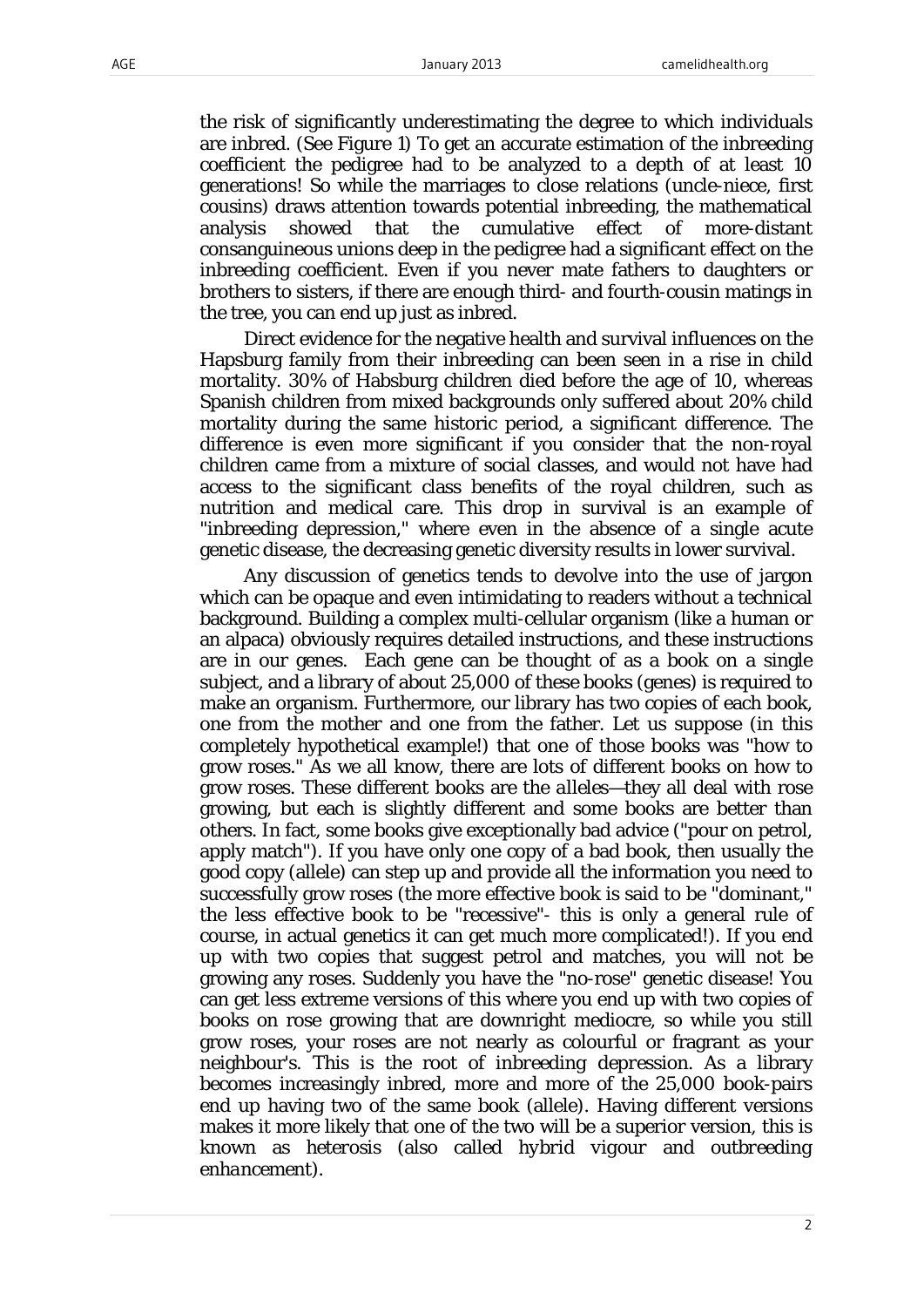Inbreeding depression and genetic diseases can be very hard to spot in a small population. Small percentage changes in cria survival rates can easily be masked by some good or bad luck. Likewise even a very common acute genetic disease will, in a non-inbred population, only affect one individual in a few thousand—a rate that would be impossible to spot unless you were monitoring all the cria born every year in the entire country! (Something, incidentally, that the annual Health Surveys are trying to do, keeping a constant eye open for any patterns that might suggest lurking genetic diseases.) For example cystic fibrosis (CF) is one of the most common genetic diseases in Caucasians of European descent, with nearly one person in 25 being a carrier (having one copy of the CF allele and one "normal" allele that makes up for the dysfunction of the CF allele so that the person appears completely healthy and normal). Yet even with this high carrier rate, only one child in 2000 has CF.

Of course, when we are selectively breeding animals, we are seeking to make the target traits (fleece characteristics, conformation, coat colour, etc.) as strong (or common) as possible. That involves finding the best alleles (books) for the genes that drive those traits. Ideally we would find the best possible allele, and have two copies of it to ensure that no problematic alleles are available to pass on. Having two identical copies of the same gene is known as *homozygosity*. You will find this term used most often among Suri breeders, who strive to breed animals that are homozygous for the Suri gene.

Line breeding (aka inbreeding, where the mate selection is usually not very close relations like father-daughter and brother sister, but firstcousin and similar relations) is a perfectly valid tactic for trying to concentrate key alleles in a population. However, you will be increasing the homozygosity of many genes, not just the ones you are targeting for the key breeding traits. (When you "fix" the copies of the rose-breeding books in the library, you may also be "fixing" the fruit books, the veggie books, the lawn books, etc. Are you fixing superior books in those slots, or duds ?) It is nearly impossible to tell at the start of a line breeding experiment how many harmful alleles are lurking in your breeding herd. You cannot predict success beforehand; rather you proceed and hope to avoid failure. You inbreed until a very high consanguinity coefficient has been reached (they are very uniform in character and genetically inbred), and if no terrible genetic diseases emerge and they remain generally healthy and vibrant, you were successful. The danger is that if significant inbreeding depression or acutely fatal genetic diseases do become apparent in the population, you have bred your animals down a genetic cul-de-sac. Restoring the genetic health of your line will be long and arduous. Getting them healthy can be done relatively quickly (only a few generations of out-crosses), getting them healthy but keeping their highgenetic value traits could be very hard. (You swap with a library that has a good veggie book to replace one of your bad pair, but you take a chance of replacing one of your superior rose books that you worked so hard to get two copies of with a mediocre one.)

But hasn't line breeding been done before successfully? Yes. There are modern human communities that practice consanguineous marriages at a similar frequency to the Hapsburgs (the urban Pondicherry in South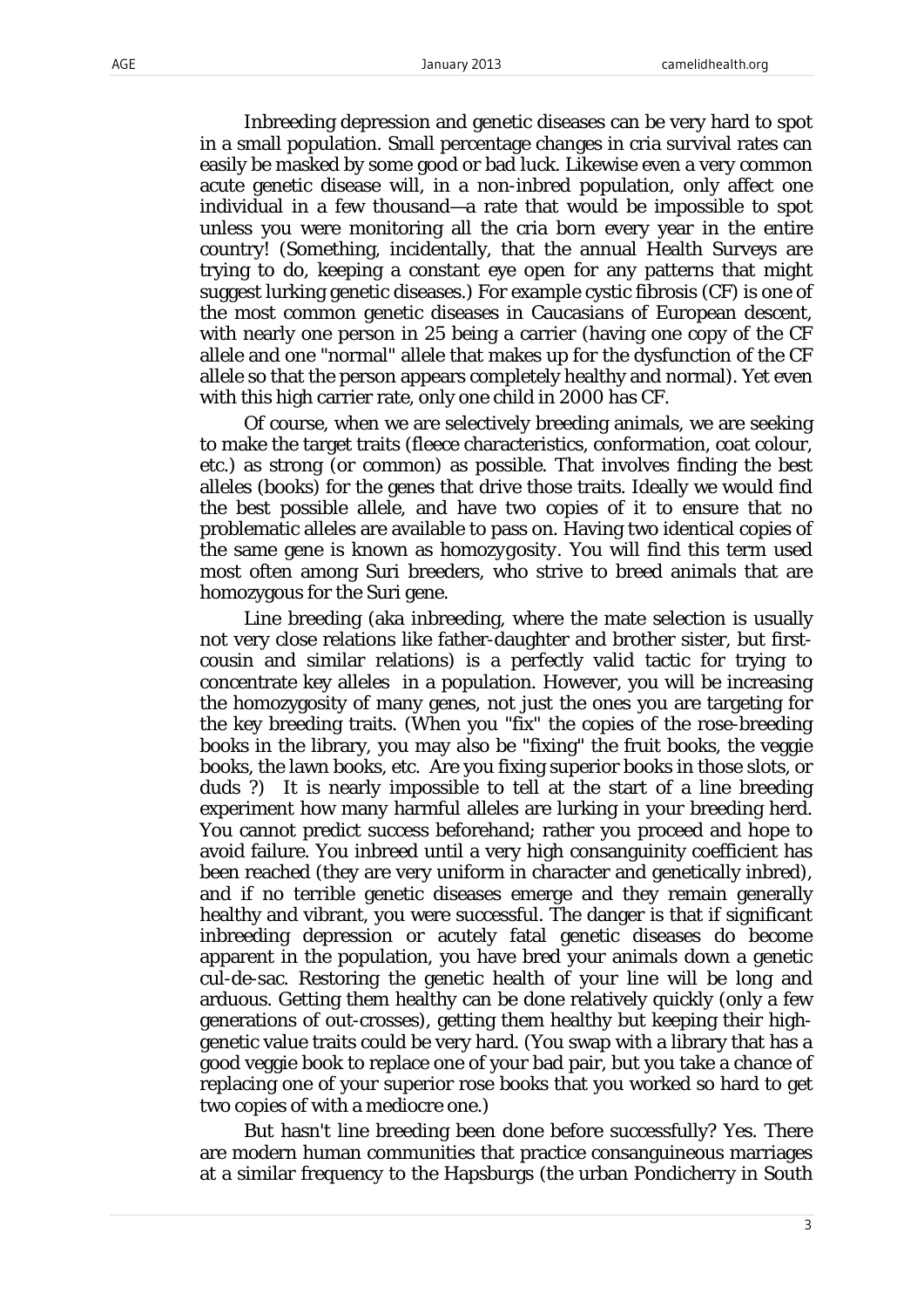India and among army families in Pakistan) without severe genetic consequences. Why? It may have just been bad luck on the part of the Hapsburgs: they may have started with relatively more defective alleles for critical genes, leading to severe inbreeding depression and eventually acute genetic disease. (It is speculated that the last Spanish Hapsburg, King Charles II, had two distinct severe genetic diseases simultaneously, combined pituitary hormone deficiency and distal renal tubular acidosis, which would explain his many medical problems, infertility, and eventual early death.)

But don't panic! Yes, a significant proportion of the alpaca population is consanguineous (inbred) to a greater or lesser degree. The chance of bad outcomes is still probably quite low at this point (I don't have the tools to do the actual calculations of the inbreeding coefficient for our alpacas at present). The goal moving forward should be to reduce the inbreeding-level of your animals. Careful selection of sires can, over successive generations, effectively concentrate the positive traits you seek while simultaneously increasing the heterosis (genetic variability) of your animals.

Base your sire selection on traits, not on names. Look for animals that have the traits you desire—and, better yet, for animals that dependably pass those traits on to their offspring. Check pedigrees, and be wary of sires that share many relatives—the aggregate effects of those seemingly-distant relations can result in a surprisingly consanguineous (inbred) animal. If looking for a tie-breaker among multiple equallydesirable sires, select the animal that is least related to the dam.

Commercial software packages are available that can compute consanguinity using databases like the IAR. These might provide a tool for breeders that would help identify which animals are inbred and which matings would provide the most heterosis.